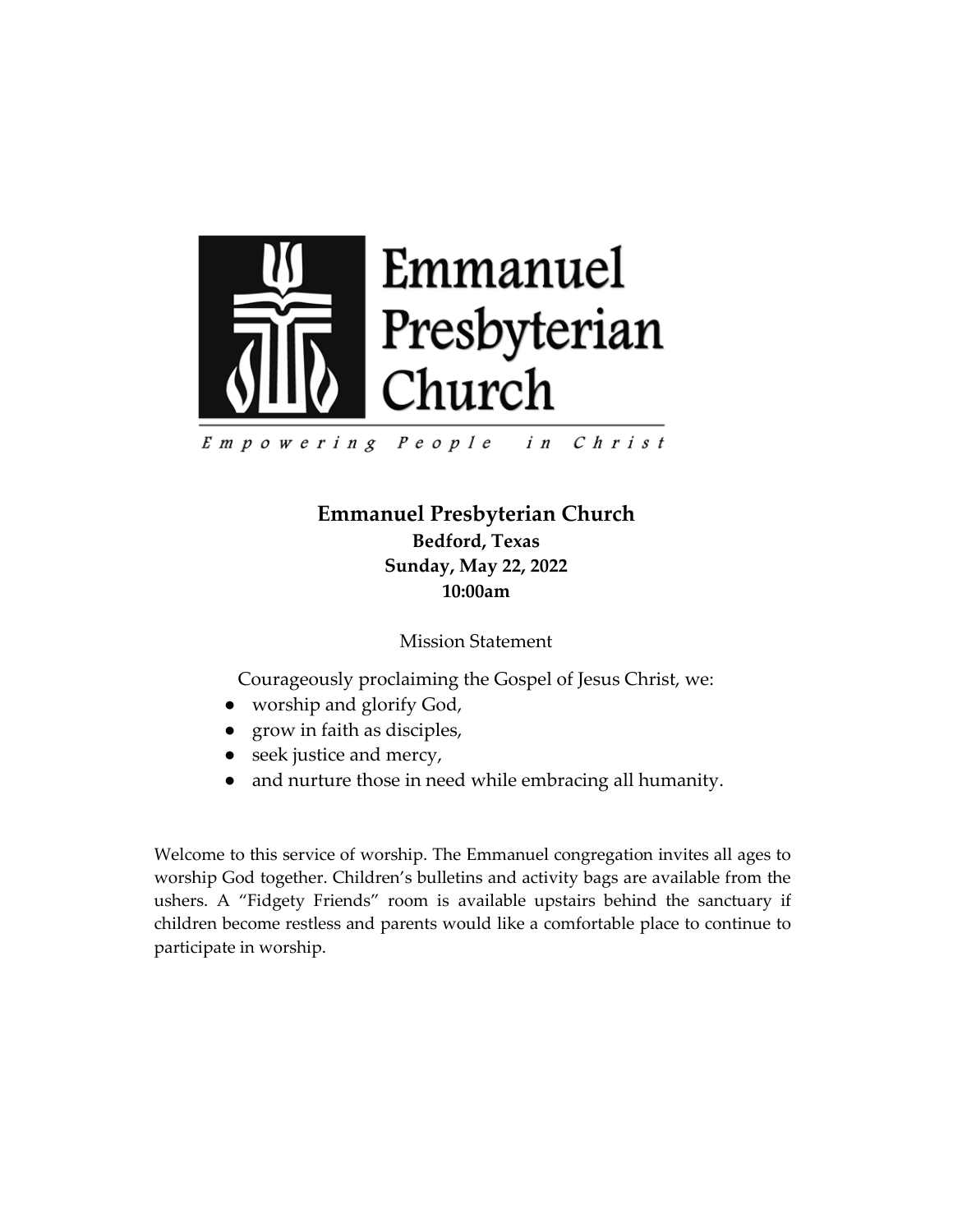# *Celebration of Worship*

*6 th Sunday of Easter*

#### **We Gather in Worship**

Greeting and Announcements

*[Please note your nearest exit. Restrooms are available behind the sanctuary in the narthex. Remember to add your prayer requests on the sheets provided for inclusion in the Prayers of the People or online by scanning the QR code here.]*

Centering Words

Oh, God, unravel within us any urge to assert power over another. Awaken us to our connection -- the vulnerability and wonder of being a creature on a planet, in a solar system, in this corner of the cosmos. Enliven within us a curiosity about the ways of gentleness and mutuality. Ancient God of Becoming, guide us towards Connecting Love this day and each day. Amen.

Prelude Make Me a Servant Make Me and Make Me a Servant Arr. Laura Bergquis

\*Call to Worship

Leader: God's goodness is breaking into the world.

**People: We do not expect the Spirit's movement.**

Leader: God gathers in those we judged to be outsiders.

**People: We witness this in-breaking as healing, wholeness, restoration, and peace.** \*Hymn (GTG) No. 365 God Reigns! Let Earth Rejoice! MARION

### **We Are Renewed in Grace**

Invitation to Confession:

We are a people living in sin. We are a people in need of God's vision, praying for our eyes to be opened. We are a people in need of God's reversal, praying for our hearts to be softened. We are a people in need of God's reconciliation, praying that our faces might be illumined by God's presence. Let us claim our need of God, confessing our sin together.

Prayer of Confession

**Gracious God, we equate our judgment with your judgment, and often consider our ways to be your ways. We define peace as the absence of disruption, holding our comfort as your aim and thinking our preferences reflect your way. Too often we act as if we are your authoritative witnesses, believing our worldview corresponds with your vision, and that our narrative contains your hope for the** 



10:00am May 22, 2022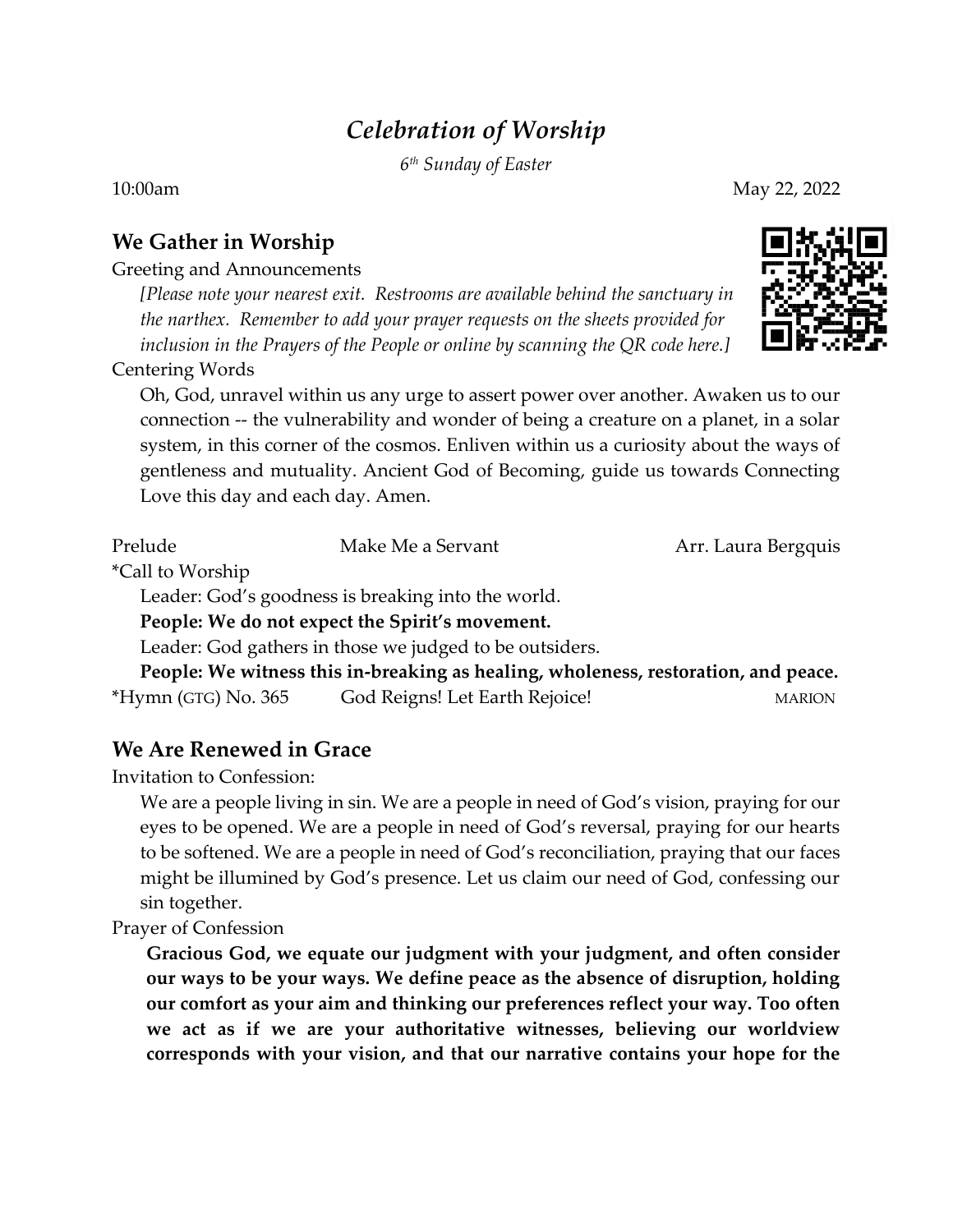#### **future. O God, dislodge us from our sinful assumptions. Forgive our selfish views. Correct us with your truth and teach us by your Spirit.**

*(Worshippers are invited to offer silent prayers of confession)*

Sung Response (GTG) No. 695 Change My Heart, O God CHANGE MY HEART Declaration of Forgiveness

Leader: It is the Lord who opens eyes to see. It is the Lord who softens hearts to hear. It is the Lord who returns us to God's presence. Peace, peace, peace — you are loved. You are enough. You belong. In Jesus Christ you are restored. **People: Thanks be to our God forever and ever.**

### **We Receive God's Word**

| Children's Gathering      |                                                | Kristin Hartwell        |
|---------------------------|------------------------------------------------|-------------------------|
| Psalter Lesson            | Psalm 67 (page 518, red Bible)                 |                         |
| Anthem                    | The Prayer with Lead Us, Lord                  | arr. Tom Fettke         |
|                           | (Emmanuel Chancel Choir)                       |                         |
| Second Reading            | Acts 16:9-15 (page 1009, red Bible)            |                         |
|                           | Leader: The Word of God for the People of God. |                         |
| People: Thanks be to God. |                                                |                         |
| Sermon                    | "Lydia"                                        | Rev. Dr. Kyle M. Walker |

## **We Experience God's Grace**

\***Affirmation of Faith (Adapted from the Confession of 1967, 9.22)** 

**New life in Christ takes shape in a community in which people know that God loves and accepts them in spite of what they are. They therefore accept themselves and love others, knowing that no one has any ground on which to stand, except God's grace.** 

Prayers of the People ending in the Lord's Prayer Glory to God Hymnal, page 35 Offering our Gifts to God

*[Note: An offering plate is available at the back of the sanctuary or you may contribute online at [emmanuelpc.org](https://emmanuelpc.org/) or use the QR code in the bulletin insert.]*

Invitation to the Offering

Member of the Potawatomi Nation and Scholar, Robin Wall Kimmerer, writes The trees act not as individuals, but somehow as a collective. Exactly how they do this, we don't yet know. But what we see is the power of unity. What happens to one happens to us all. We can starve together or feast together. People of God, let us bring our offerings forward, led by the example of trees, that we might feast together with all of creation.

Offertory Seek Ye First Arr. Mark Zeeman